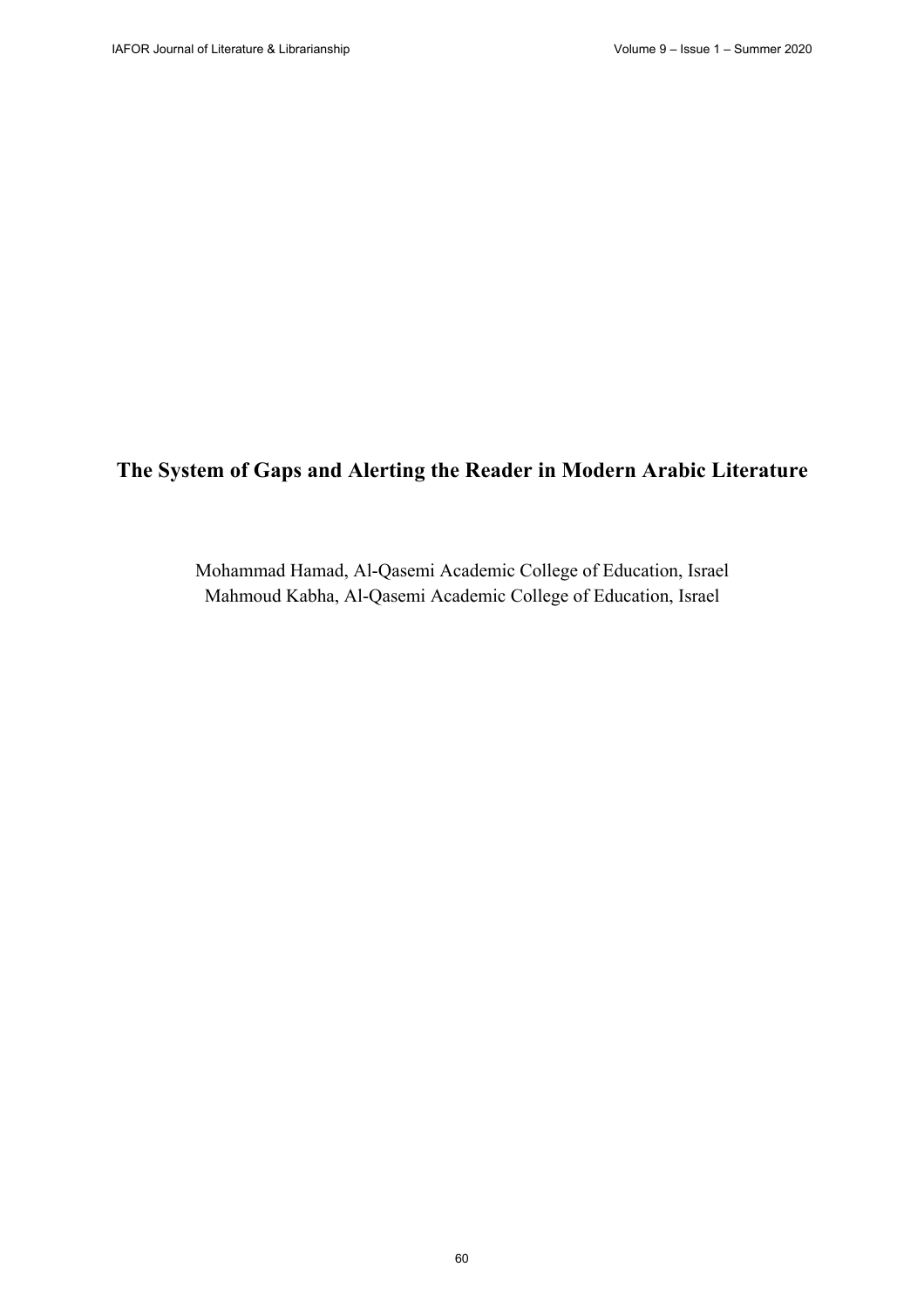#### **Abstract**

This article discusses the system of gaps in modern Arabic literature and how such gaps function to alert readers to specific author intentions and so facilitate the construction of meaning. The system of gaps, this article argues, is fundamental to the process of literary communication between the text and the reader. Literary meanings are produced through a series of gaps that include the title, polyphonic narrative, circularity, ending, fusion between imagination and reality, punctuation, printed form on the page, reading order, linkage, and echoing. This article also studies the contribution of such gaps in making the reader produce the text's meaning using, as examples, several short-stories, novels, and poetic texts from modern Arabic literature.

*Keywords*: Literary communication theory, reader's gaps, literary meaning, modern Arabic literature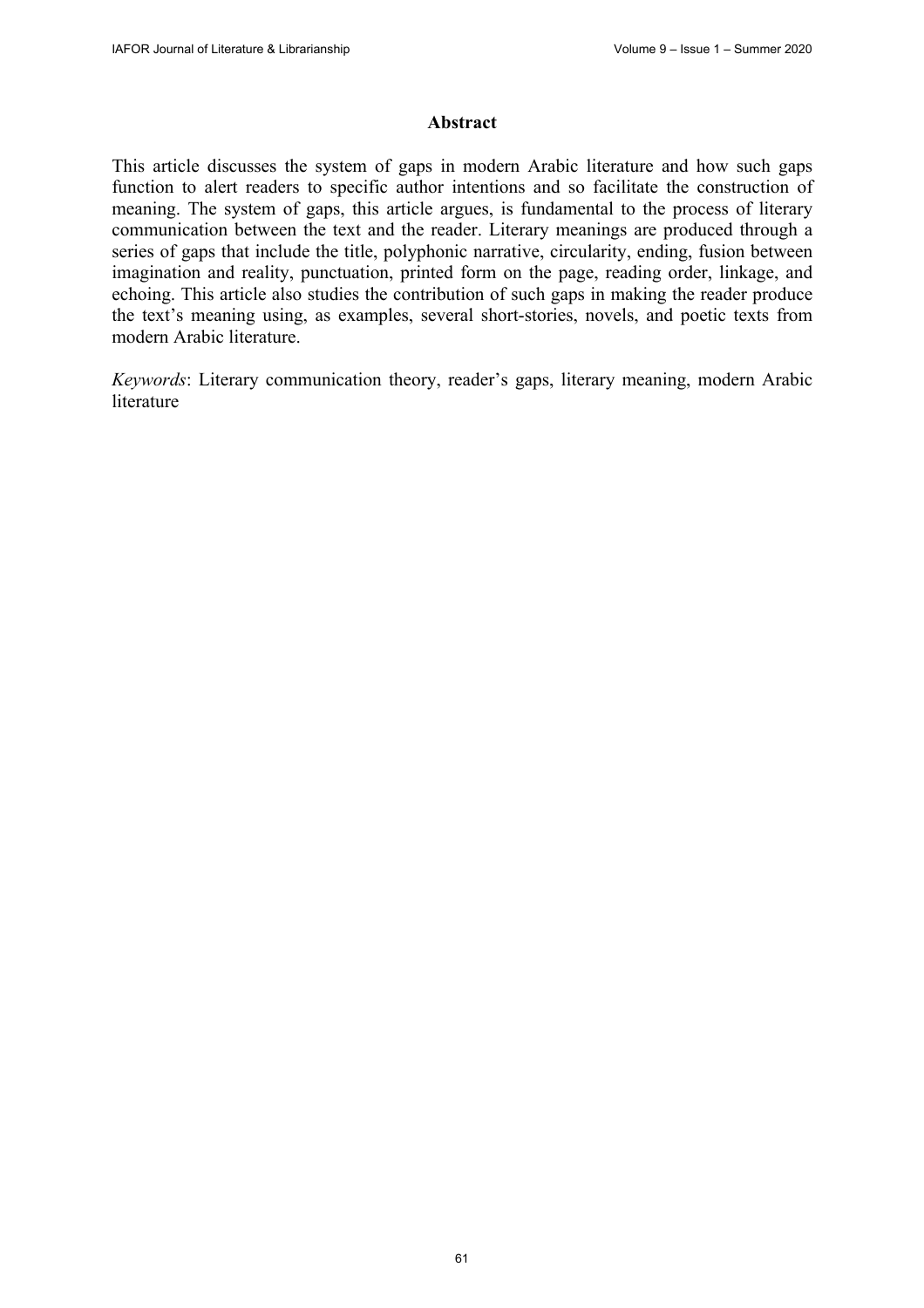## **Introduction**

The novel, the short story and other modern literary formats play central roles in the formation of interactive links between the author and the reader, which establishes a literary dialogue that is generated through the text and the reading process. As such, the text is only realized through being read, and the role of the reader is only realized through the presence of the text. This concept refers to the theory of literary communication, which has been discussed by numerous critics, particularly First Name Jauss and First Name Iser, who emphasize the importance of the encounter between the reader and the text and how such interactions bring literary works to life (Hasan, 2015, pp. 1–6).

Jauss stresses the cumulative experience of the readership, whose horizon of expectations is shaped by the particular historical period in which they live. Part of Jauss's purpose is to bridge the gap between historical and aesthetic approaches to literature (Jauss, 1982, p. 19).

Communication between the text and the reader is an activity that takes place in the reader's imagination. According to Iser, this creative and dynamic process is controlled by the text, and most specifically, by what the text does not say. It is the gaps created by the unsaid – that which is not in the text – which activate a thought process that can lead to a variety of possible meanings for the text under consideration (Nolte, 2012, p. 6).

As readers are drawn into events, what is missing stimulates them to fill in the blanks with projections. What is said takes on significance only as a reference to what is not said; it is the *implications*, not the statements themselves, that give shape and weight to the meaning (Iser, 1978, p. 168).

Iser's approach centers on the response of the individual reader in his/her confrontation with the literary text. Iser thus places greater emphasis on the internal components of the text without reference to the historical context in which it was written (Suruji, 2011, pp. 12–15). In such a situation, one can speak of neither a subjective interpretation nor an objective interpretation of the text; rather, the interpretation is a dynamic interaction between the text and the reader, which depends on Iser's terms: spaces or gaps. Hence, the reader might change his/her interpretation with every new reading of the text (Suruji, 2011, pp. 45–46). Iser has adopted Roman Ingarden's theory that although the structure of a literary work is unchanging, its realization will nevertheless differ from one recipient to another.

Phenomology's principle contribution to literary theory has been to rethink the ontology of the literary text, which it views as a kind of latent potential that can be realized through the reading process (Das, 2014, p. 115). In describing the strategy for constructing meaning, Iser relies on a number of concepts, including those of the implied reader, the record of the text, the roaming point of view, the textual strategies, and the gaps (Barakat et al., 2011, p. 138).

## **Gaps Defined**

According to Roland Barthes, it is language, which speaks, not the author (Barthes, 1977, p. 143). In his well-known 1967 essay, "The Death of the Author", Barthes discussed the activation of the reader, whereby language, with its myriad cultural references, is accorded a significant role such that a text cannot be limited to a single or particular reading thereof. To give a text an "author" is to impose a limit on that text, to furnish it with a final signified, to close the writing (Barthes, 1977, p. 147).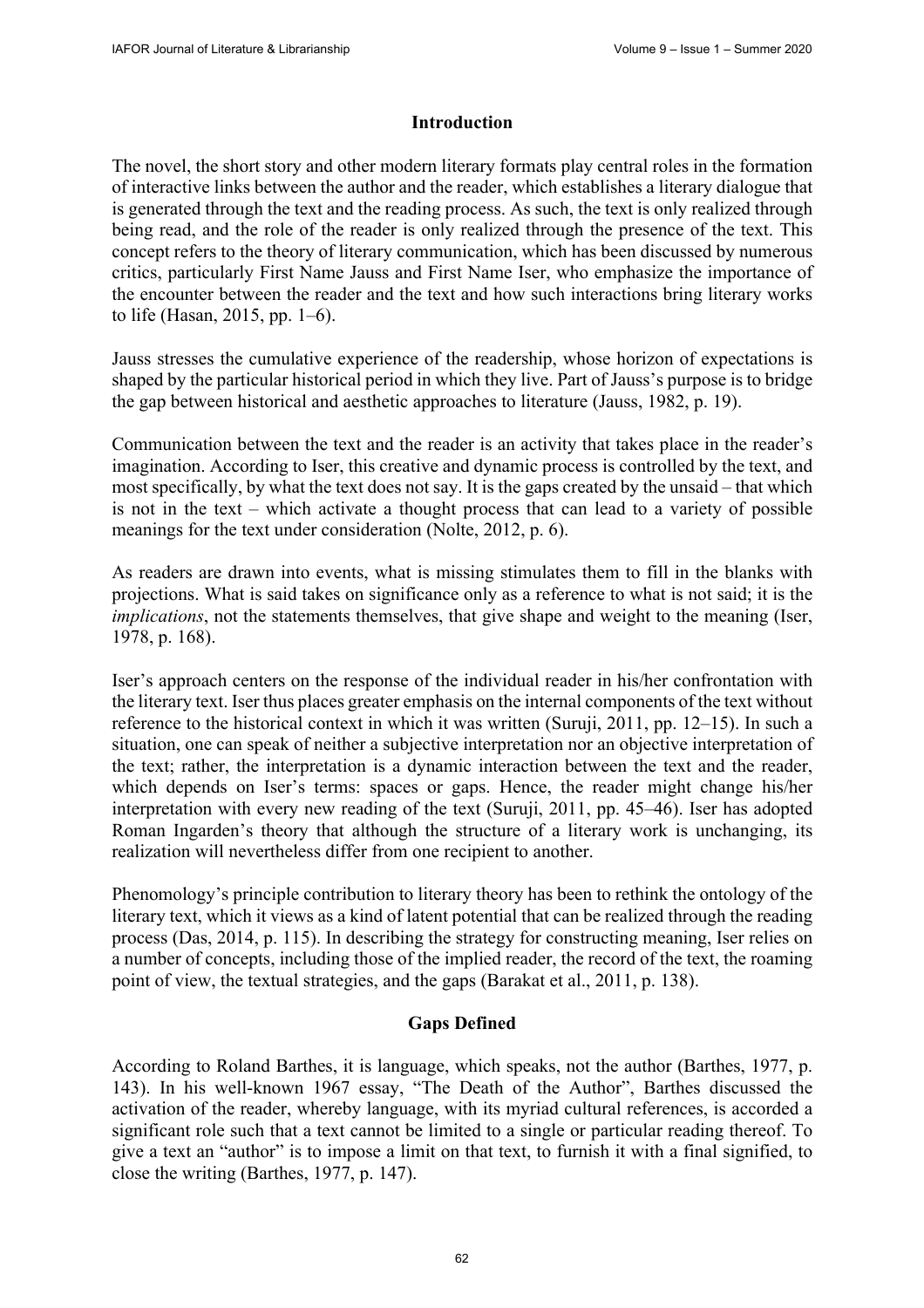Iser takes up Ingarden's concept of "indeterminacy", according to which the artistic literary work is an intentional enterprise, which lacks complete specificity. This deliberate lack of specificity provides the reader with an incentive to produce and realize meaning. Places of indeterminacy are an aesthetic feature that distinguishes modern from classical literature, which is marked by cohesion, harmony and unity.

Such places contain the following elements: ambiguous ideas, obscure symbols, riddles, implicit references, ironies, and contradictions, as well as "blanks" represented by omission, interruption and pauses. According to Ingarden, the correct specification of a work of art—that is, its filling in, its completion, and full embodiment or concretization, and the harmonization of its aesthetic modalities – can only occur through the aesthetic orientation (Ingarden, 1979, pp. 246–254).

Thus, while Ingarden lends only marginal importance to points of indeterminacy, Iser lends them prominence as gaps, empty spaces, or blanks which form an important part of the process by which meaning is produced between the text and the reader (Baba, 2015, p. 15). Iser speaks of an "imbalance between text and reader", which both make communication possible and advance it (Iser, 2010, p. 1526). Furthermore, Iser identifies two poles involved in the reader's experience of interpreting the text: the artistic pole, which is the text created by the author, and the aesthetic pole, which is the reader's revelation of meaning (Iser, 2010, p. 1524).

Aesthetic response stimulates the reader's imagination, which gives life to the intended effects (Iser, 2000, p. 311), and it is here that Iser's theory of gaps or blanks emerges. In his book *The Act of Reading*, Iser depicts gaps as the areas in which interaction takes place between the reader and the text (Iser, 1987, p. 33). Such gaps are likewise viewed as the ruptures, which separate the parts of the text, and whose presence within the text points to specific semantic connections, which the reader must fill in between the lines (Sharafi, 2007, p. 225).

Thus, it may be said that a reader adds something of his/her own to the text by filling in the spaces he/she discerns. These empty spaces have been left, whether intentionally or unintentionally, by the writer, which gives recipients/readers the opportunity to fill them in whatever way they deem appropriate in keeping with their beliefs (al-Barbaki, 2006, p. 152).

Ibrahim Taha has proposed the existence of numerous gaps between the text and the reader, which he categorizes into two types: the text gaps and the reader gaps. The text gaps involve displacing or postponing certain types of information from where one would expect to find them somewhere later in the text. The reader gaps consist in questions, which the text leaves unanswered or unexplained by leaving out certain pieces of information so that the reader must exert an effort to answer the questions for him/herself (Taha, 1996, p. 95).

The concept of reader gaps corresponds to what have been termed fixed gaps, while the concept of text gaps corresponds to what have been termed temporary gaps (Rimmon-Kenan, 1984, p. 122). Some have also referred to them as mental gaps (on the part of the reader) and textual gaps (al-Barbaki, 2006, p. 156). All of this is in contrast to the perspective promoted by Iser, who denies the existence of text gaps. For Iser, the text cannot fill in gaps, it produces specific empty spaces, which the reader is required to fill (Taha, 2010, p. 225). The importance of gaps stems from Iser's notion that they provide a variety of textual perspectives, leaving the text to the reader to decipher (Khrais, 2017, p. 28).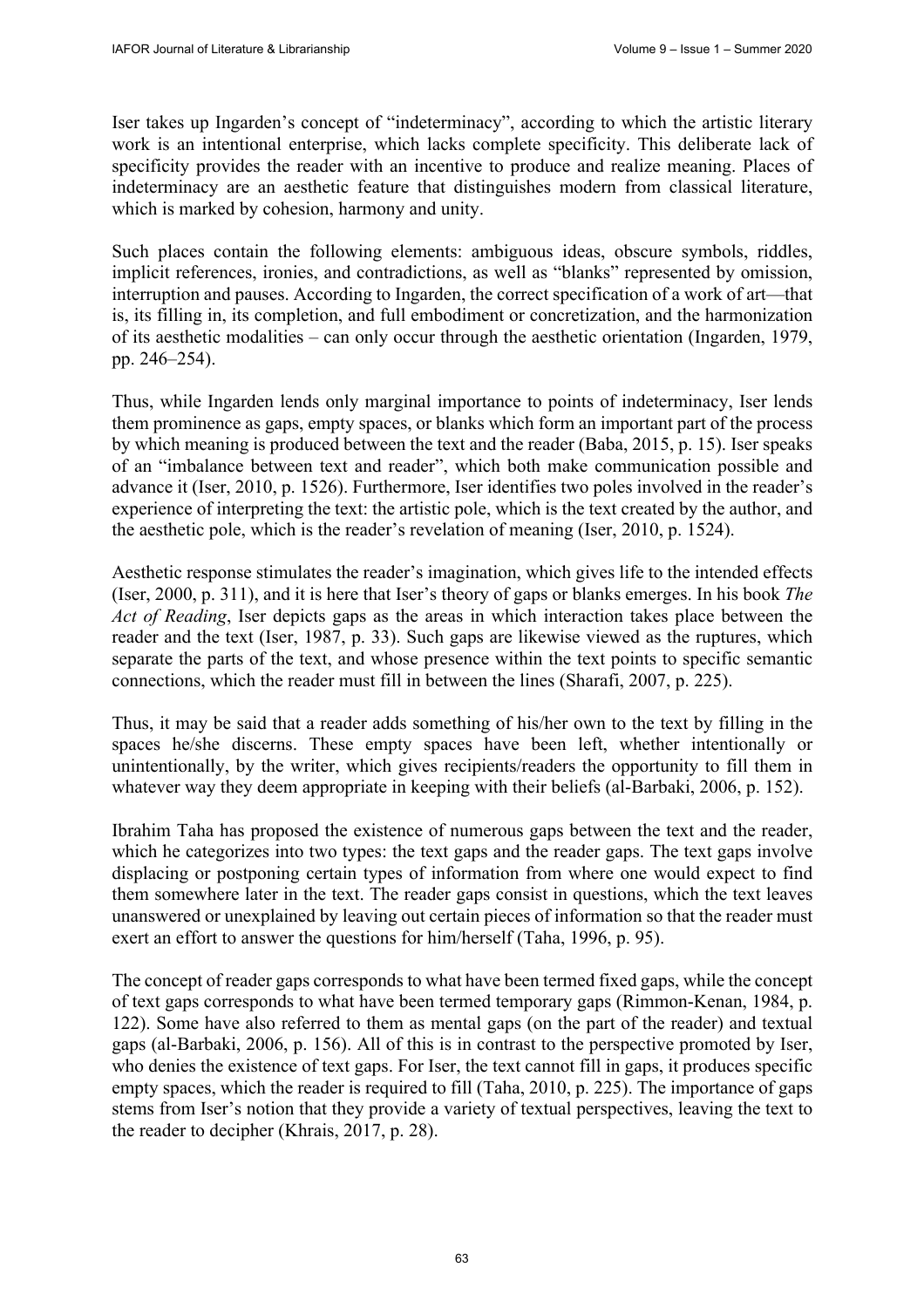The present study introduces types of gaps, which differ from those that have been suggested previously. Supported by concrete examples, these new types of gaps reveal the true nature of the communication between the text and the reader.

# **The Title**

Titles of artworks are often integral parts and essential properties. The title slot for an artwork is never devoid of aesthetic potential, how it is filled, or not filled is always aesthetically relevant (Levinson, 1985, p. 29). Consequently, critics have viewed the title as a kind of threshold to a text, or as a text, which parallels the original one. With every page, the reader watches for the title to appear.

The reader might wonder to him/herself about the connection between the title and what he/she is reading at a given moment, and when he/she will get to the part that reveals the significance of the title, or the wisdom behind the author's choice thereof, and why other titles were not chosen instead. Throughout Ahmad Khalid Mustafa's novel *Antikhrīstūs* (Mustafa, 2015), the book's title represents a merging of a text gap and a reader gap such that the reader strives to inquire into the reason this word has been used as a title. In fact, the reader starts out by wondering what the word even means.

After all, the meaning of the word *antikhrīstūs* will be unknown to the reader and, consequently, the answers to the questions just raised will likewise be unknown. An Arabic speaker, at least, would not necessarily be familiar with the English term Antichrist (*al-masīḥ al-dajjāl*), and might even wonder whether it is a word at all in the Arabic language. The fact that the title is not explained by the author is, in and of itself, a gap in the reader's experience. The word *antikhrīstūs* does not appear in the novel until page 79, and when it does appear at last, it is presented in a vague manner, without any direct statement indicating what it means. The sentence in which it appears reads: "We gave them light, and we will go on giving them light until they bring it to the bearer of light … to the *antikhrīstūs*." (Mustafa, 2015, p. 79).

The title only begins to appear in a focused manner late in the novel (Mustafa, 2015, p. 169), where one of the satanic characters says: "your name, which will mean salvation to this miserable world … you are the Christ, you are the savior. The name you have taught us to call you by, my great lord, is *antikhrīstūs*" (Mustafa, 2015, p. 285). Therefore, one concludes that what is meant by the title is the figure of the Antichrist, who is only mentioned a few times in the course of the novel.

In a poetic play written by Yaqoub Ahmad and titled *Fatimah* (1995, pp. 3-16), it becomes apparent that the characters are Fatimah, her husband Sabir, and Hanzalah. Whoever reads the title will of course expect Fatimah to be the play's central and most effective character, and for her to play a prominent role in both actions and words. However, one is surprised to find that Fatimah says nothing throughout the entire play! Sabir speaks, Hanzalah looks on, and Fatimah remains silent.

Similarly, in Muhammad Ali Said's story titled *Predation* (1997, pp. 132–132), the reader expects to encounter a beast of prey, the occurrence – or anticipated occurrence – of some type of predation, or some piece of information related to predation. Once having read the story, however, one realizes that the predation referred to in the title is metaphorical in nature. This use of a symbolic title rather than a literal one thus creates a gap for the reader. When we find a lion coming out of the refrigerator to ravage the woman in the story, for example, we are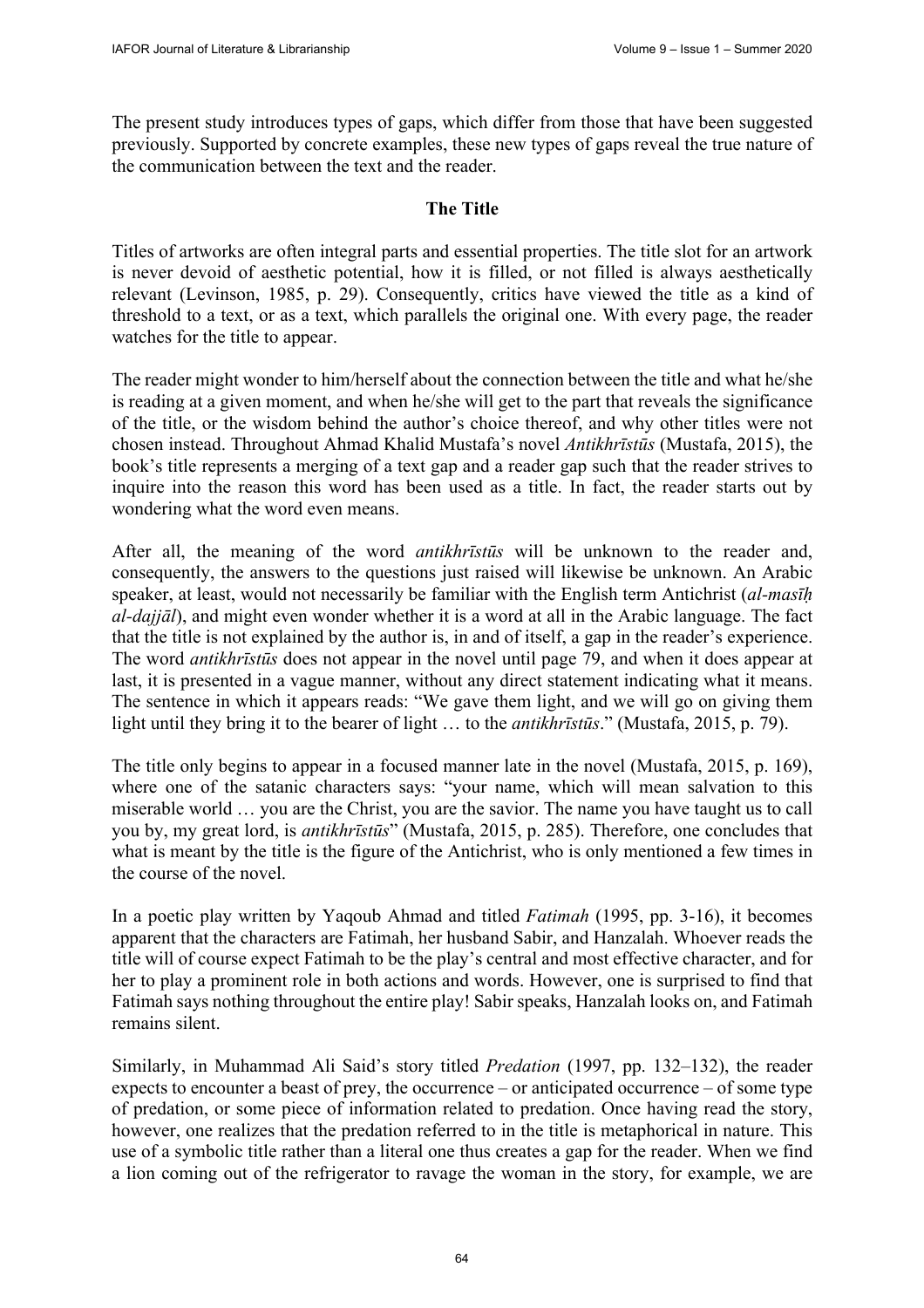confronted with the symbolic nature of both the title and the lion. This requires us as readers to engage our minds in an attempt to interpret both symbols (the symbolic title and this symbolic main event) and the connection between them.

## **Polyphony**

Polyphony manifests itself through the variety of narrators within a text. In a polyphonic novel, the author is able, in an objective and artistic way, to visualize and portray personality as another, as someone else's personality, without merging it with his own voice (Bakhtin, 1984, pp. 12–13).

The truth at which the hero must and indeed ultimately arrive through clarifying the event to himself, can essentially be the truth of the hero's own consciousness. It cannot be neutral with respect to his self-consciousness. In the mouth of another person, a word or a definition identical in content would take on another meaning and tone, and would no longer be the truth (Bakhtin, 1984, p. 55).

The novel *Antikhrīstūs* begins with an introductory passage featuring a first-person speaker. This speaker is presented as a participatory narrator, who addresses himself directly to the reader as though he was part of the novel. In fact, the reader is duped into thinking that the narrator is the author, in that we read: "At last I've got you alone, and now I own you … and I own your eyes … This will be the last novel of mine you ever read … since I am on the precipice of death" (Mustafa, 2015, p. 9).

Such statements give the impression that the narrator is the author, since he attributes the novel to himself. However, the reader is then surprised to find the narrator saying "And now, I will tell you nothing but my name … I'm Bobby Frank. I see you've concluded from my name that I'm an American. And that is correct" (Mustafa, 2015, p. 11). This in and of itself constitutes a gap for the reader who, puzzled now, must begin engaging in his/her own interpretations and continue to read in order to resolve the created confusion.

In his poem titled *God in a word* (*Allāh fī kalimah*), Abdelqader al-Janabi writes: "The old woman who lives in the room across from our apartment, and who would often ponder the contours of her flaccid beauty in a cracked mirror … this old woman … I think she must have died" (1995, p. 27). The voice here is that of the narrator speaking in the first-person singular. In the same context we read: "But … why this pessimistic feeling that every absence is a final death?" (1995, p. 27).

The question is the following: Whose voice is this? Is it the voice of the narrator? The building residents as a group? One of the residents? The poem goes on: "This old woman either withdrew from our sight for a creative purpose (didn't she tell us that she would engage in days-long writing orgies in order to be rid of the images that had caused her to go blind?), or she went to some other country to rest" (1995, p. 27). Here there is a shift from the singular first person to the plural first person. So, is this still the voice of the first narrator, or that of the building residents?

This uncertainty highlights the centrality of the reader and the variety of choices at his/her disposal as to how to fill the gap.

## **Circularity**

When the story begins where it ends, or ends where it begins, this means something. That is to say that circularity is not simply a cheap trick or a piece of structural decoration, but a device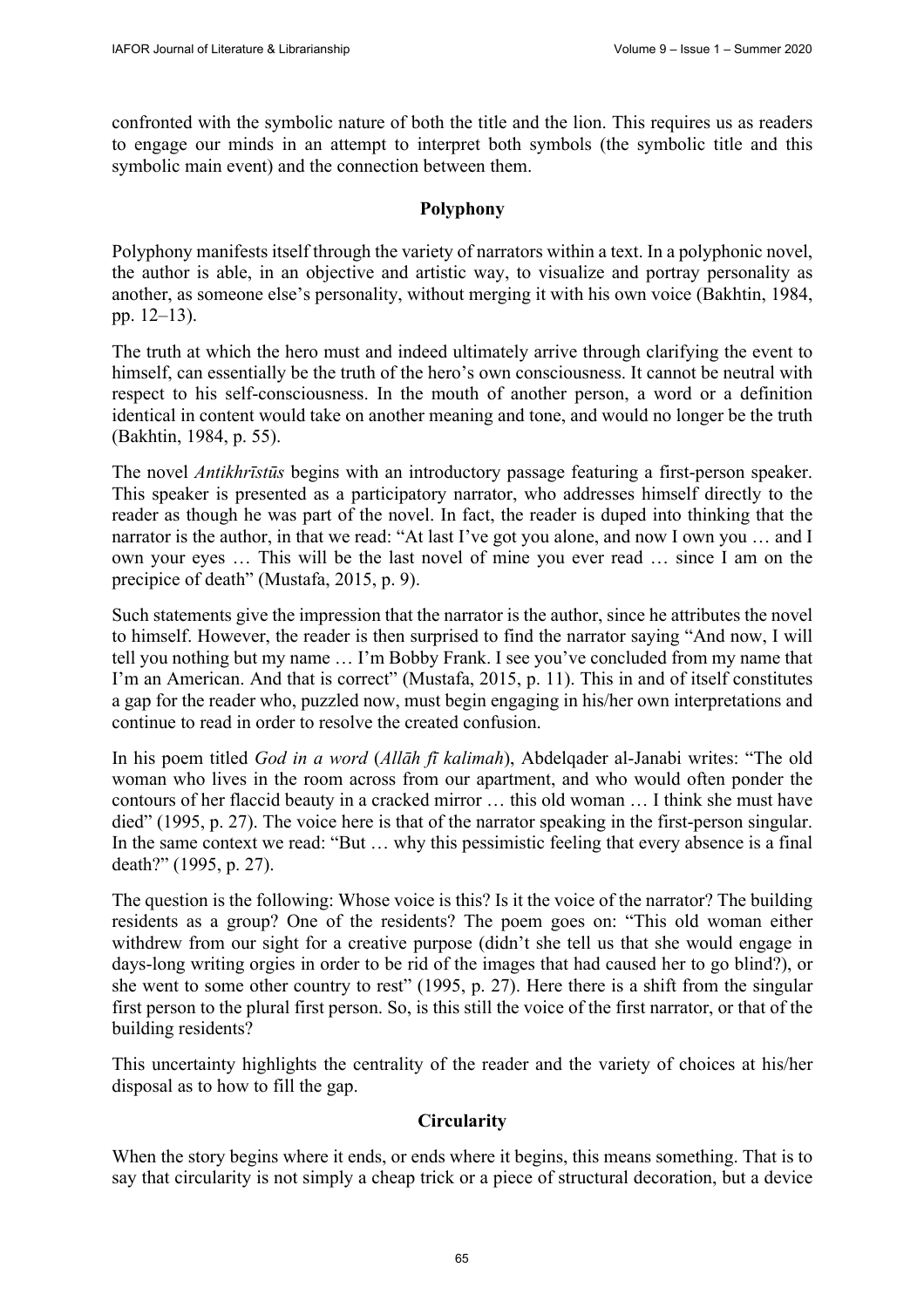in which the structural form itself is loaded with significance (Allen, 1994, p. 54). However, readers need to know the reason for the similarity between the beginning and the end.

Circularity promotes a feeling of closeness. On a deeper level of analysis, this turns out to be a circularity that does not provide answers to the problems discussed in the body of the text, or the answer is provided, but it is not unambiguous, which requires the reader to open the closeness of this circularity to various interpretations (Taha, 1999, p. 22).

The novel *Antikhrīstūs* begins with a deck of cards that feature pictures of demons. These cards are a kind of code for every story that the narrator tells. The first story is about the origin of sorcery and Iblis's encounter with Nimrod, God's Prophet Abraham, and other figures. In the last story also, there are cards with images of demons on them. The topic of the last story is Iblis and his relationship to the Antichrist, the account of the Prophet Moses and the Samaritan, and other motifs.

Hence, the novel revolves from beginning to end around the forces of evil represented by demons and things related thereto, as well as prophets' confrontations with forces of error of all kinds. Moreover, despite the difference in the names as they appear at the novel's beginning and end, the demons' presence has not changed. The effect of this is to raise questions in the mind of the reader, who seeks to fill the resulting gap by attempting to explain why the beginning and the end are similar in some ways and different in others.

Mahmoud Darwish's poem, "The Violins", begins with the lines:

The violins weep with the gypsies heading for Andalusia. The violins weep for the Arabs leaving Andalusia (1992, p. 27).

And it ends with the lines:

The violins weep for the Arabs leaving Andalusia.

The violins weep with the gypsies heading for Andalusia (1992, p. 29). Thus, in the ending we have a reversal of the beginning. Circularity is present, however, it is presented in a different order. So the question arises: Does the ending differ in meaning from the beginning, or is it a repetition of it?

## **The Ending**

An open ending often leaves us with an ambiguous or missing plot resolution. In such a case, the story may not offer any clues to the whereabouts and future of the main characters, thus failing to fulfill the viewer's expectations by not offering a climax or other emotional relief (Preis, 1990, p. 18).

The novel *Antikhrīstūs* concludes with a chapter on the birth of the Antichrist and historical reports about him, such as those that tell us of Tamim al-Dari's encounter with him, and the things the Prophet Muhammad related about him to his Companions. Over the course of approximately two pages, Iblis addresses the Antichrist in the future tense, saying, for example: "The first to follow you will be seventy-thousand Jews", "You will descend to Earth from the East", "Both jinns and humans will see you as their god, and will bow down to you", "You will show them how it is that those who believe in your era will attain to immediate bliss … not the far-off bliss which is shrouded in doubt and uncertainty" (Mustafa, 2015, pp. 309-310).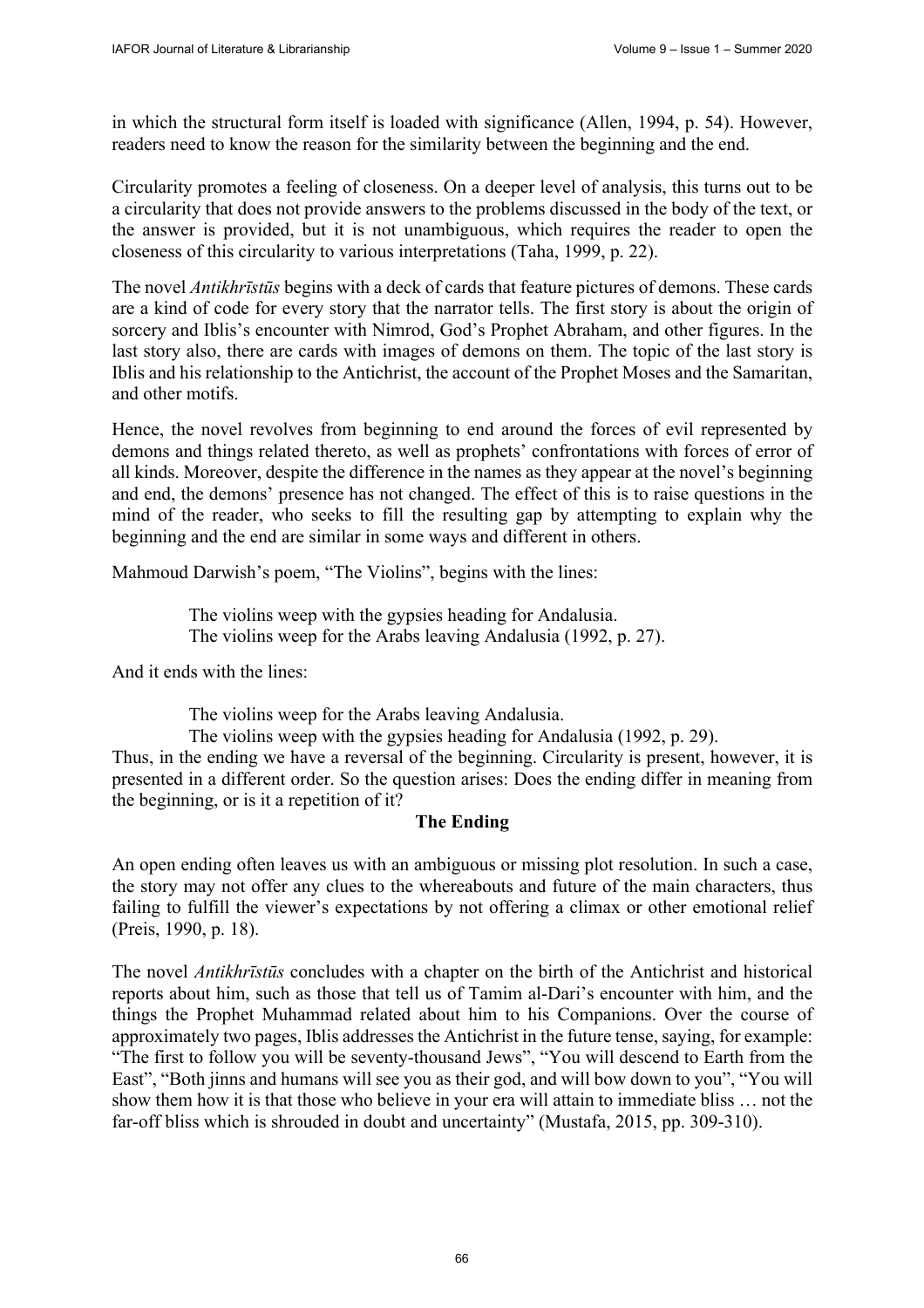The author ends the novel on a metaphysical note, which is consistent with the Islamic creed, as Iblis speaks of things expected to happen in the near future (indicated by the use of the prefix *sīn* before the present tense verb).

According to Ibrahim Taha, the open ending creates what he terms post-ending activity, which is an activity that continues within the reader beyond the end of the text (Taha, 2002, p. 259).

So what kind of an ending is it? Is it open, or closed? Herein lies the gap. Is the author telling us that there is no way to write future history in detail, but that before long it will happen, and we will write about it at that time? Or is he telling us that the story of the Antichrist ends here and that no further detail can be provided?

If the ending is judged to be an open one, this may mean either the absence or impossibility of a solution, or at the very least, that readers will disagree on it. However, despite such difficulties, the author has chosen to avoid taking responsibility for one closed ending or another by concluding his novel in this inconclusive manner.

In Yusuf Idris's story, "Layla, Did You Have to Turn on the Light?" (n.d, pp. 12–31), we have an open ending in which the imam leaves the congregation in the middle of the final prostration of the dawn prayer to go fulfill his desire with Layla, who lives next door to the mosque. Having glimpsed her overpowering charms across from the minaret while delivering the call to prayer, he goes to her on the pretext of teaching her how to pray. When he gets there, he finds to his surprise that she has learned to pray from an English source. However, she turns out the light, and the story ends with the same sentence that has been repeated throughout the story, and which also serves as its title, namely, "Layla, did you have to turn on the light?"

The reader does not know what happened to the people, who were prostrating in the mosque. Some of them laughed, while some of them wondered where the imam had gone. However, the rest is unknown. Similarly, the reader does not know what happened between Layla and the imam. On the one hand, she tells him she has learned to pray. Yet on the other hand, she turns out the light. With its open ending, the story forces readers to pose questions about its final events, and to answer these questions for them.

## **Merging Fantasy with Reality**

As a literary genre, the novel is dominated by the imaginary, whose depths are plumbed in the mind of the author in such a way that he/she can translate fantasy onto words on a page. However, we might ask: What are the limits of the use of fantasy in the case of a historical novel, which is concerned with narrating what happened in the past, particularly in view of the fact that when reading something historical, the majority of readers will attempt to ascertain fact from fiction? Will the use of fantasy impugn the validity of the historical reports involved?

The reader may wonder about the following: What type of information am I reading now – historical fact, or fiction? In such a situation, the reader is required to double his/her efforts to verify the information from its original sources. This is particularly the case when he/she encounters notifications to the effect that not all of the events recorded in the novel are real.

In the beginning of *Antikhrīstūs*, for example, readers are told that "all of the characters mentioned in this novel are real—humans, jinns and demons alike, and most of the events related herein are based on established fact" (Mustafa, 2015, p. 7).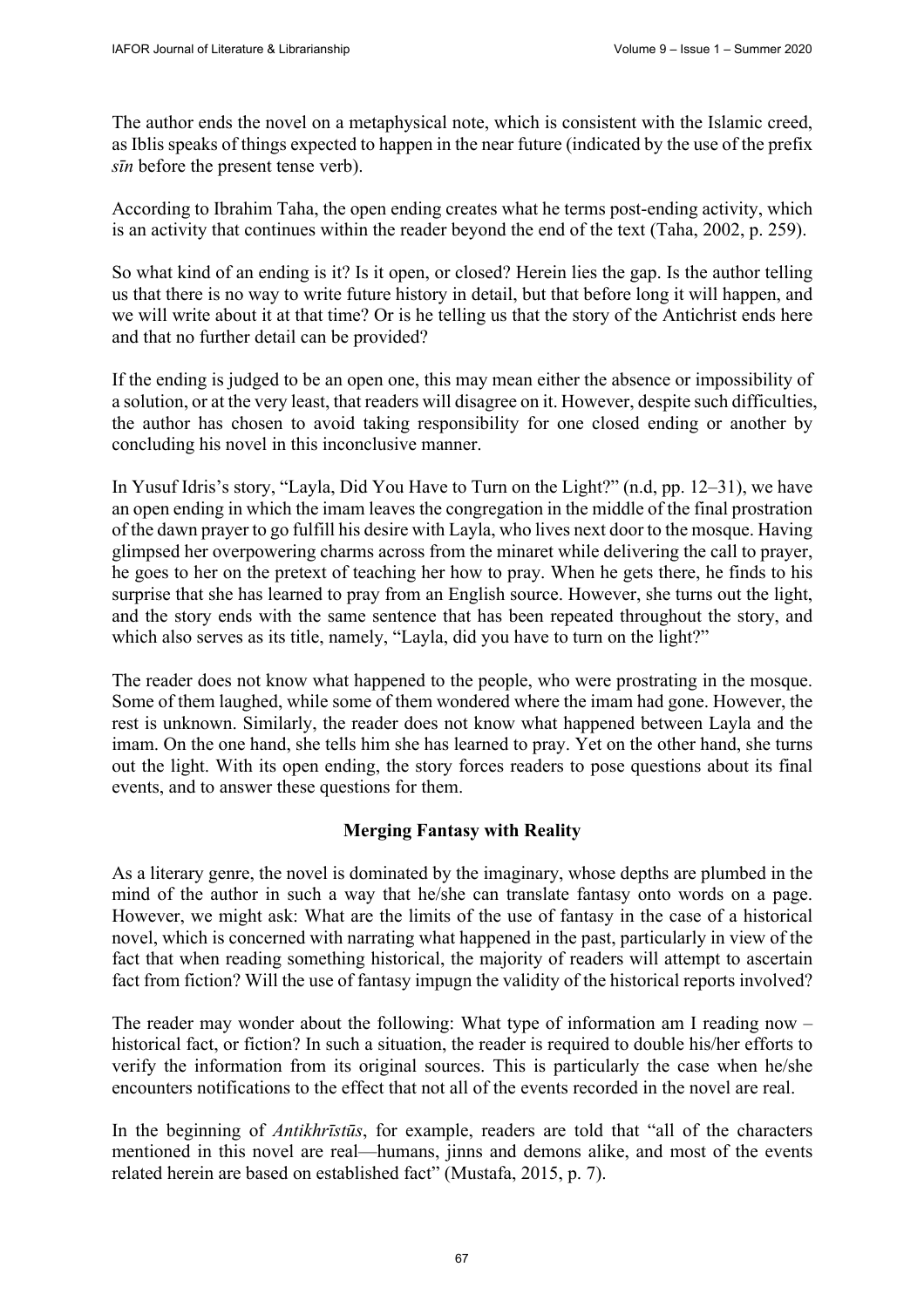Reading straight historical information might be said to be boring, as a result of which the author takes special care to word it in an engaging manner, clothing it in literary garb adorned with imaginary, descriptive, and romantic elements that contribute to creating an enjoyable ambience for the reader. Further, the novelist may view the historical material available as incomplete, or introduce fictional elements as means of connecting historical material to his/her own political and economic circumstances.

The author may even decide to make use of material, which is unanimously agreed upon to be historically unreliable, or to draw on Jewish folklore alongside Islamic materials. In all such cases, questions and hypotheses may swarm through the reader's head, opening a gap, which he/she must work diligently to close.

## **Punctuation**

When the author of a literary work breaks with convention in his/her use of punctuation marks, this raises questions in the mind of the reader, thus creating a gap. One of many examples that might be cited is found in the following quote from Mustafa's *Antikhrīstūs*: "You may ask me what we can do in the face of all these frightening Masonic and Zionist names ... this would be the most important question you had posed to me since our sessions began …" (2015, p. 271).

"I am informing you about myself, the Christ … and that I am about to be granted permission to go out to the Earth … whereupon I will go out into it, and there will be no village but that I remain there for forty nights …" (2015, p. 308). In the first passage quoted here, the author has posed a question without using a question mark. In addition, he has used ellipses in a place where there is no need for them, unless we assume that a word or words has/have been omitted from the text (Hasanayn & Shahatah, 1998, p. 90). In addition, the author quotes statements without placing them between quotation marks; the second passage, for example, is known to be a prophetic hadith.

There is a pervasive use of ellipses throughout *Antikhrīstūs*. Does this mean that the novel is based upon omission, which would generate a lack of cohesion and, as a consequence, the absence of a part of the meaning? Is the writer attempting to give the reader the opportunity to guess what has been left out, thereby intensifying the process of communication with the text? Or is its use arbitrary and pointless? Whichever the case, readers are given room to intervene with their own tastes, filling in the gaps created by the presence of the ellipses and anything else that is not in its place, as it encourages them to visualize, or even add to, the scenes as they are in the novel (Bubakri, 2015, pp. 141-166).

Another example of questions raised by the use, or omission, of punctuation marks appears in Gamal al-Ghitani's short story, "Why Did the Sparrow Fly Away" (1992). Even though the story's title is worded as a question, the author has chosen not to end it with a question mark. Is this mere coincidence? It most certainly is not, since al-Ghitani ends his story with the same question, only here he does include the question mark. What we have, then, is a kind of circularity between the title of the story and its ending. So the question is: Why is a question mark used following the question when it appears at the end of the story, but not when it appears in the story's title? This apparent inconsistency creates a gap for the reader, a gap, which the reader can work to fill. The story consists of seven passages. In the final passage we read: "The sparrow alit on the floor of the balcony. It hopped to the right. It hopped to the left. Muhammad gave a shrill cry. 'Coo-coo, coo-coo!' He reached out his arms toward the sparrow. 'I love Coo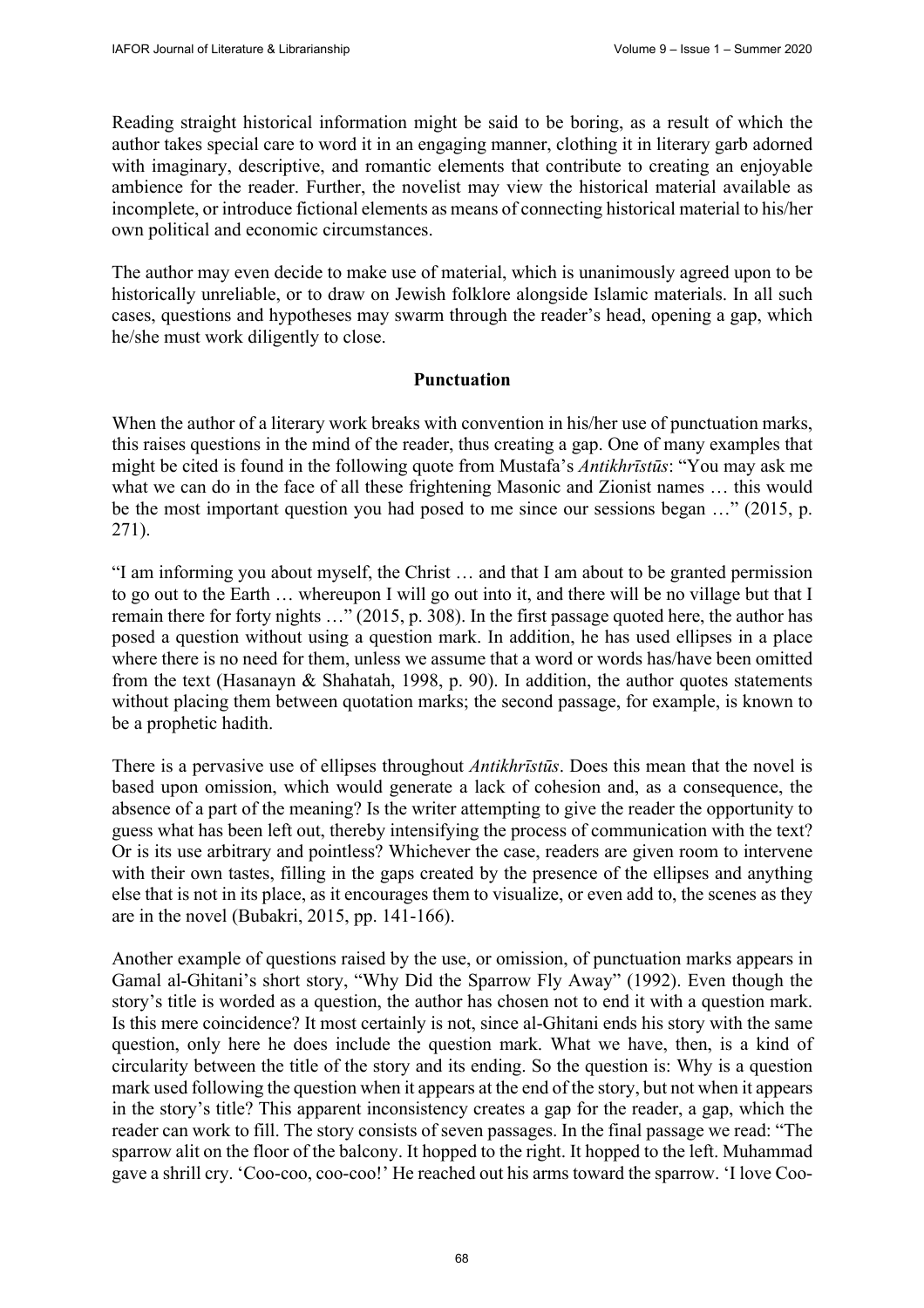coo!' Then the sparrow flew away. He was bewildered. He wanted to take the sparrow in his arms, to kiss it. Why did the sparrow fly away?" (1992, p. 147).

The question as it appears in the title does not require an answer so much as it alludes to a situation. As such, it may be thought of as a rhetorical question and, as such, needs no question mark. The use or nonuse of punctuation marks is thus not limited to their function of helping a reader understand the text better. It reflects a modernist vision that calls for the abolition of logical and customary restrictions and connections, and for a writing style that is revolutionary and unconventional (Daghir, 1988, p. 26).

## **The Order in which a Text is Read**

In his poem, "Footnotes on an Ancient Ode: 'O Night of Passion'". Fahd Abu Khudrah places numbers beside some verses of the poem as though to indicate footnotes. The footnotes themselves have been written in poetic language, so that the poem becomes two texts that are separate in appearance: the main body and annotations, both of which are poetry.

The important question for the reader is the following: How is he/she to read the poem? There are three possible orders that might be adhered to. In the first, one reads the body of the text all the way through, ignoring all marginal comments, and then goes back and reads the footnotes. In the second, one reads the title, then goes down from Note 1 to the corresponding footnote and reads the lower text continuously to the end, after which one goes back up and reads the main text to the end, beginning from the title. In the third, one goes back and forth from the beginning to the end between the main text and the footnotes such that whenever one gets to a footnote number in the main text, one reads the associated footnote, and then continues with the main text, and so on and so forth.

The poem reads, as follows:

"Footnotes on an Ancient Ode: 'O Night of Passion'" (1)

If a vein pulsed with fire, If you touched the wings of the bat, The glimmer of foundering light (2), I would carry the sun on my shoulder And plant warmth with my sinews (3) On the day when The sands began To drink up bodies and water And dissolve into moans and tears (Abū Khadrah, 1994, pp. 27–28).

It may be assumed that each order of reading the poem will yield a different understanding, which is, a different construal of its meaning, however slight. After all, the order in which the verses have been placed serves a purpose and performs a function in the formation of the words' significance. This being the case, three ways of ordering a poem's contents will yield three different poems. The relocation of any element in the text serves not only a rhetorical purpose, but a semantic one as well.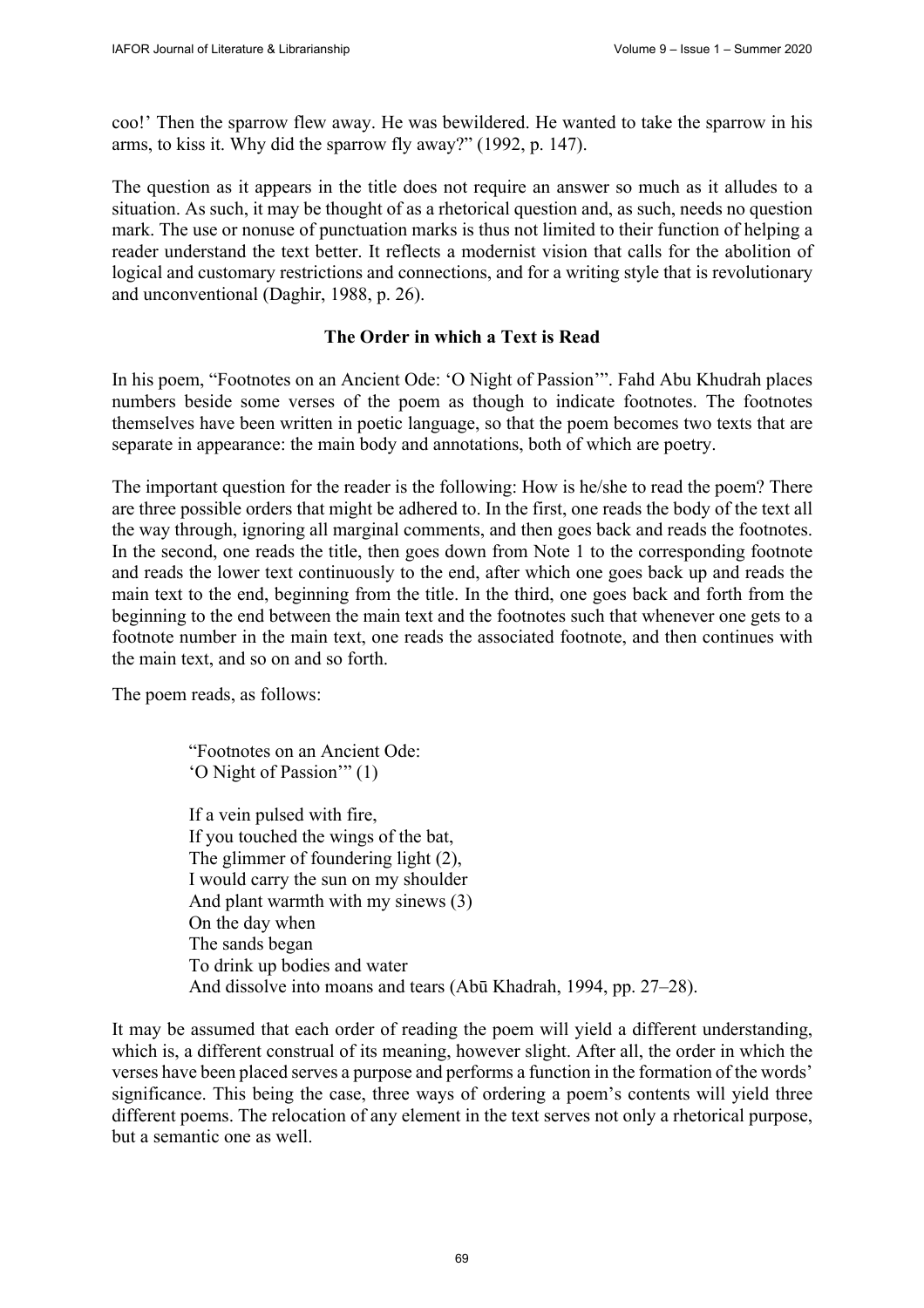# **Typographical Appearance and Format**

Typographical appearance plays a role in creating gaps for the reader, for example a sentence, which appears in boldface type or capital letters will have a special purpose. Similarly, writing the text in a particular form or shape will give the reader a variety of suggestions and areas for posing inquiries about the use of these forms in the text. In the poem titled "On the Trunk of an Olive Tree" by Tawfiq Zayyad, the verb "dig" is repeated nine times, in three of which it is followed by text in boldface type:

> And I dig: **Kafr Qasem I will never forget**  And I dig: **Deir Yassin takes root in her memory**  And I dig: **We've reached the peak of the tragedy It's chewed us up, and we've chewed it up Nevertheless … have reached it!** (Zayyad, 1994 [B], pp. 50-51).

The reader will wonder what special meaning is being conveyed by the phrases in boldface type, and will soon discover that the poet is highlighting massacres committed against the Palestinian people.

> They say this is our father's wing which has returned after the struggle With a flower, With a rain drop, Until morning appears (1997, p. 645).

All the lines in the poem have a horizontal orientation with the exception of the one quoted above. As for the questions, this may raise in the mind of the reader that the most satisfying answer to them may be that the typographical appearance produced by the text's vertical orientation best conveys the image of a drop of water as it falls. In such a case, the typographical appearance of the text is inseparable from its content.

Writers are thus well aware of the tremendous possibilities made available to them by modern techniques, which make it possible for them to intensify the texts they write and, as a consequence, to make readers work harder in the process of searching, interpreting and observing.

## **Linkage**

When a set of words is grouped in a particular context, the reader may wonder whether they have been placed together out of sheer coincidence, or whether they have been linked deliberately in order to give them a significance, which they would not convey if they had appeared separately. In the following passage, taken from a poem by Jamal Qa<sup>c</sup>w*ār*, it will be seen that the placement of four colors together in the text has occurred by design:

> Because the longing in the eyes is green Because the roses in the cheeks are red Because the face is a lamp illumined By a cascade of intense pitch black, I loved with a passion, and for that passion I have made no apology, But I apologize for four colors (1994, p. 112).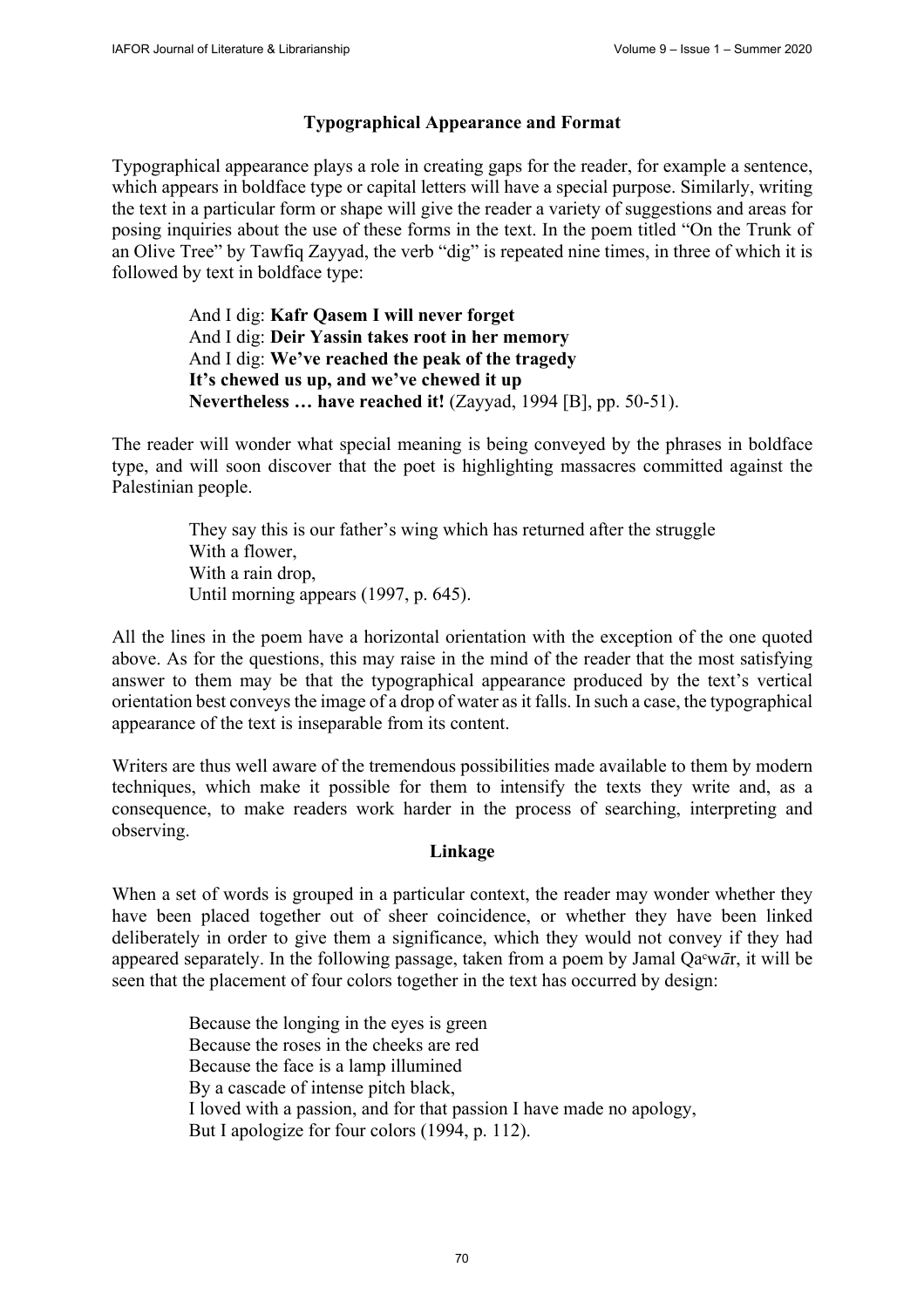Green, red (referred to in the poem with the word *azhar*), white (to which an allusion is made by likening a face to a bright lamp), and pitch-black are the colors of the Palestinian flag. By placing them in succession here, the poet encourages the reader to form a mental image of the flag. In this case, then, the colors have been grouped together for a purpose, while the reader, given his/her awareness and vigilance or lack thereof, may either succeed or fail in the task of uncovering the secret underlying this subtle string of hues. In a poem titled "Our palm grows again" by the late Tawfiq Zayyad, we can read:

> On a morrow when ice catches fire On a morrow when black smokestacks set out With factories And red hammers and sickles advance (1994 [A], p. 69).

The reader will have no difficulty discerning the logic underlying the pairing of red hammers and sickles in distinction from other work tools given the fact that the poet, who was known for his Communist leanings, is attempting to elicit a mental image of the Soviet flag, represented here by the red hammer and sickle.

#### **Echoing**

The mechanisms of literary modernism are many and varied. Hence, readers are required in every encounter with a text to be familiar with many of the secrets of creative writing. If, for example, someone were to read the following line of poetry, what would the numbers next to it mean to him/her?

> Were they burned ... No ... /4, the last four letters repeat themselves, and seem dead … dead …" (1978, p. 5).

What is to be done by a reader, who is unfamiliar with the meaning of these numbers, having never heard of this modernist literary technique? Will his/her understanding of the texts comprising this phenomenon be lacking or incomplete? Does the echo (in the repetition of "dead … dead") contribute semantic additions to the poem? Is it a part of it to begin with? What Ayman Abu al-Sha`r has done in his poem is to reveal this technique to readers, and in so doing, he has helped guide them to a visually-oriented reading, which will bring them closer to what the poet is saying. The following are examples of this phenomenon, which point to a specific semantic field:

> "When he took off over the largest pyramid … those who are above rose still higher, like smoke (*kal-dukhān*) … 3."

"But we … wouldn't have imagined or expected (*aw natawaqqaᶜ*) …/3"

"She was betrayed by the mistress of the river and the husband of treachery, so my crown has been disgraced (*fa tājī hāna*) …/5"

"Who makes us forget the soil (*fa man lil-turbati yunsīnā*) …/4" (1978, pp. 45–48).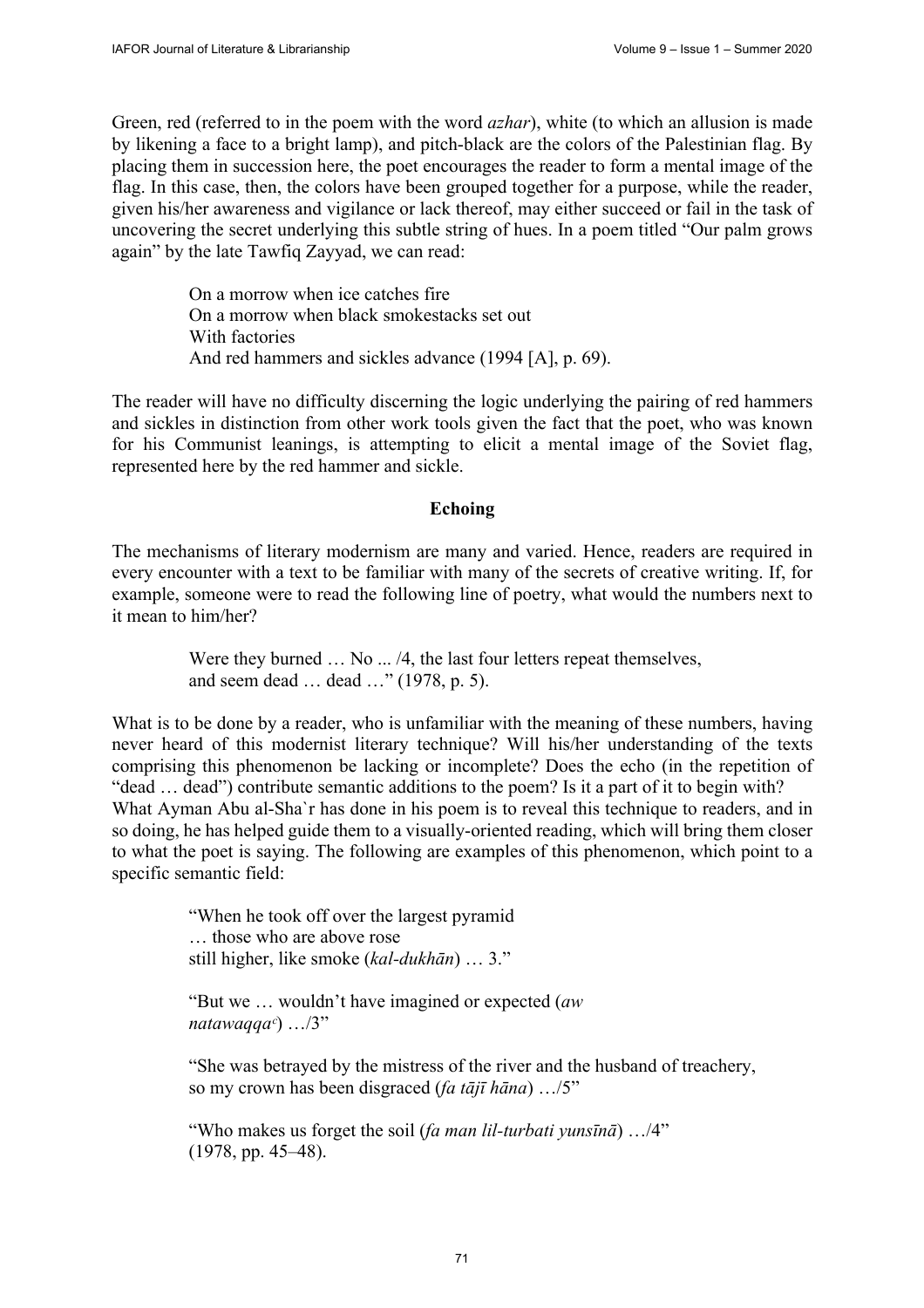The echo words in the four examples cited above are: *khāna* (betrayed), which appears twice, *waqqa<sup>c</sup>a* (signed), which is echoed (alluded to) in the phrase *aw natawaqqa<sup>c</sup>*, Jihan (suggested by the phrase *fa tājī hāna*), and *sīnā* (Sinai), which appears within the phrase, "makes us forget" – *yunsīnā*).

It will be clear to the reader that the semantic field is political in nature, that the reference is to the 1979 peace treaty signed by Israel and Egypt, and that the author is accusing President Sadat and his wife Jihan of treason.

## **Conclusions**

Relying on passages excerpted from contemporary Arabic novels, stories and poetry, this study examines the impact of textual gaps on the reader's formation of a productive understanding of a text. The author has suggested a number of new types of gaps with applied examples, which show that a reader can look at the literary text with a vision of his/her own and from an influential space, which he/she stakes out for him/herself, as it were.

The types of gaps discussed here are related to the titles, the polyphony, the circularity, the endings, the merging of fantasy with fact, the punctuation marks, the typographical appearance, the order in which a piece is read, the linkage, and the echoing. The conclusion drawn is that the gaps created in association with the aforementioned elements grant readers the opportunity to activate mental pathways to achieve what Iser terms the aesthetic pole, or the realization of the meaning of the text (i.e., the artistic pole).

The best texts are productive ones, namely, those that have the capacity to activate the reader. Therefore, authors should make a point of writing their texts in keeping with systems of what might be termed "gap-creation", thereby ensuring the dialogical nature of reading and literary communication in both directions: from the text to the reader, and from the reader to the text.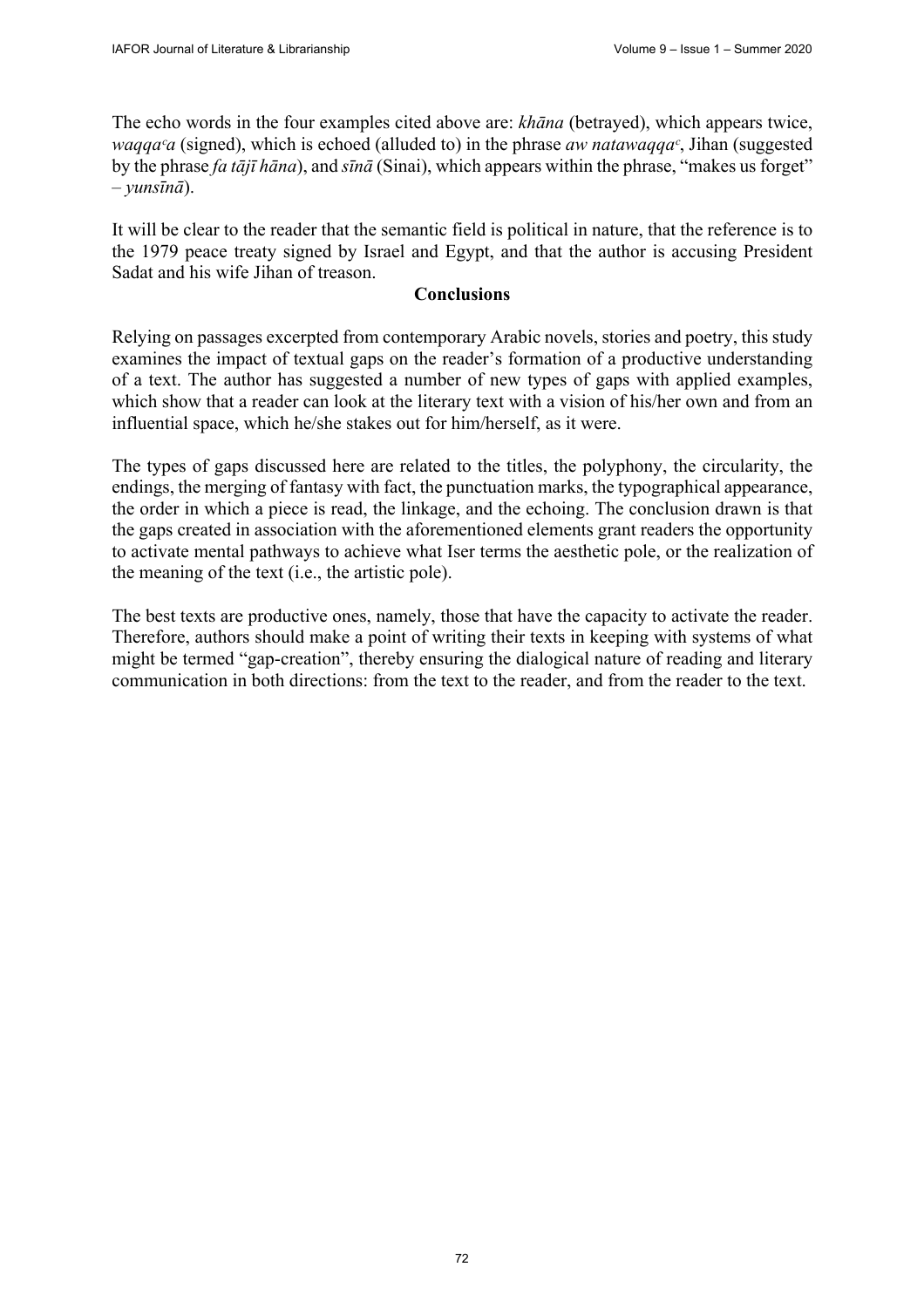#### **References**

- Abū Khadrah, F. (1994). *Kitābātun ᶜalā Ṭarīq al-Wuṣūl* (Writings on the Way to Arrival). Nazareth: Department of Arabic Culture and the People's Council on Culture and the Arts.
- Abu al-Shi`r, A. (1978). *al-Ṣadā* (The Echo). (n.p): The Arab Writers' Union.
- Adunis. (1988). *This is my Name*. Beirut: al-Ādāb Press.
- Ahmad, Y. (1995). *Fatimah*. Kafr Manda: The Local Council.
- al-Barbaki, F. (2006). *Madkhal ilā al-Adab al-Tafāᶜulī* (Introduction to Interactive Literature). Morocco: The Arab Cultural Center.
- Allen, R. (1994). (ed). *Critical Perspectives on Yusuf Idris*. Washington D.C.: Three Continents Press.
- Baba, Ali. (2015). *Aesthetic of reception of the Algerian novel. The case of Izz al-Din Jalaji's novel "Marquee of Dream and Breavement"*. Master Thesis. Ahmad Ibn Bella University, Oran.
- Bakhtin, M. (1984). *Problems of Dostoevsky's Poetics*. Ed. & trans. Carly Emerson. Minneapolis, London: University of Minnesota Press.
- Barakat, W., L. Barham, & N. al-Qusayri. (2011). Wolfgang Iser wa Āliyat Intāj al-Ma°nā (Wolfgang Iser and the Mechanism of Meaning Production). *Tishrin University for Research and Scientific Studies*, *33*(1), pp. 135-150.
- Barthes, R. (1977). "The Death of the Author," in *Image, Music, Text*. Trans. S. Heath. London: Fontana.
- Bubakri, A. (2015). ᶜAlāmāt al-Tarqīm fī Binā' al-Mashhad al-Sardī: 'Dhākirat al-Jasad' li Aḥlām Mustaghānimī, Makhbar al-Mumārasāt al-Lughawiyah (Punctuation Marks in Constructing the Narrative Scene) Dhākirat al-Jasad by Ahlem Mostaghanemi. *Laboratory of Linguistic Practices*, *33*, Ahmed Draia University, pp. 141–166.
- Daghir, S. (1988). *al-Shi°riyah al-ʿArabiyah al-Hadīthah: Tahlīl Nassī* (Moder Arabic Poeticism: A Textual Analysis). Casablanca: Dār Tūqbāl lil-Nashr.
- Darwish, M. (1992). *Aḥad ᶜAshara Kawkab* (Eleven Stars). Morocco: Dar Tūqbāl lil- Nashr.
- Das, K. (2014). Phenomenology and Reader 'Redefined'. *International Journal of Humanities & Social Science*, *2*(4), pp. 113–120.
- Ghitani, G. (1992). *Nafthah Maṣdūr* (Sigh of the Distressed: Short Stories). Kuwait: Dār Suᶜād al-Ṣabāḥ.
- Hasan, H. (2015). The Role of the Reader in T.S. Eliot and Wolfgang Iser. *Fikr wa Ibda'*,  *97*, pp. 1–6.
- Hasanayn, A., & H. Shahatah. (1998). *Qawāᶜid al-Imlā' al-ᶜArabī Bayn al-Naẓariyah wal-Taṭbīq* (Arabic Spelling Rules: Theory and Application). Cairo: Maktabat al-Dār al-ᶜArabiyah lil-Kitāb.
- Idris, Y. (n.d). *Bayt min Lahm* (House of Flesh). (n.p): Maktabat Misr.
- Iser, W. (1978). *The Act of Reading: A Theory of Aesthetic Response.* Baltimore, MD: Johns Hopkins University Press.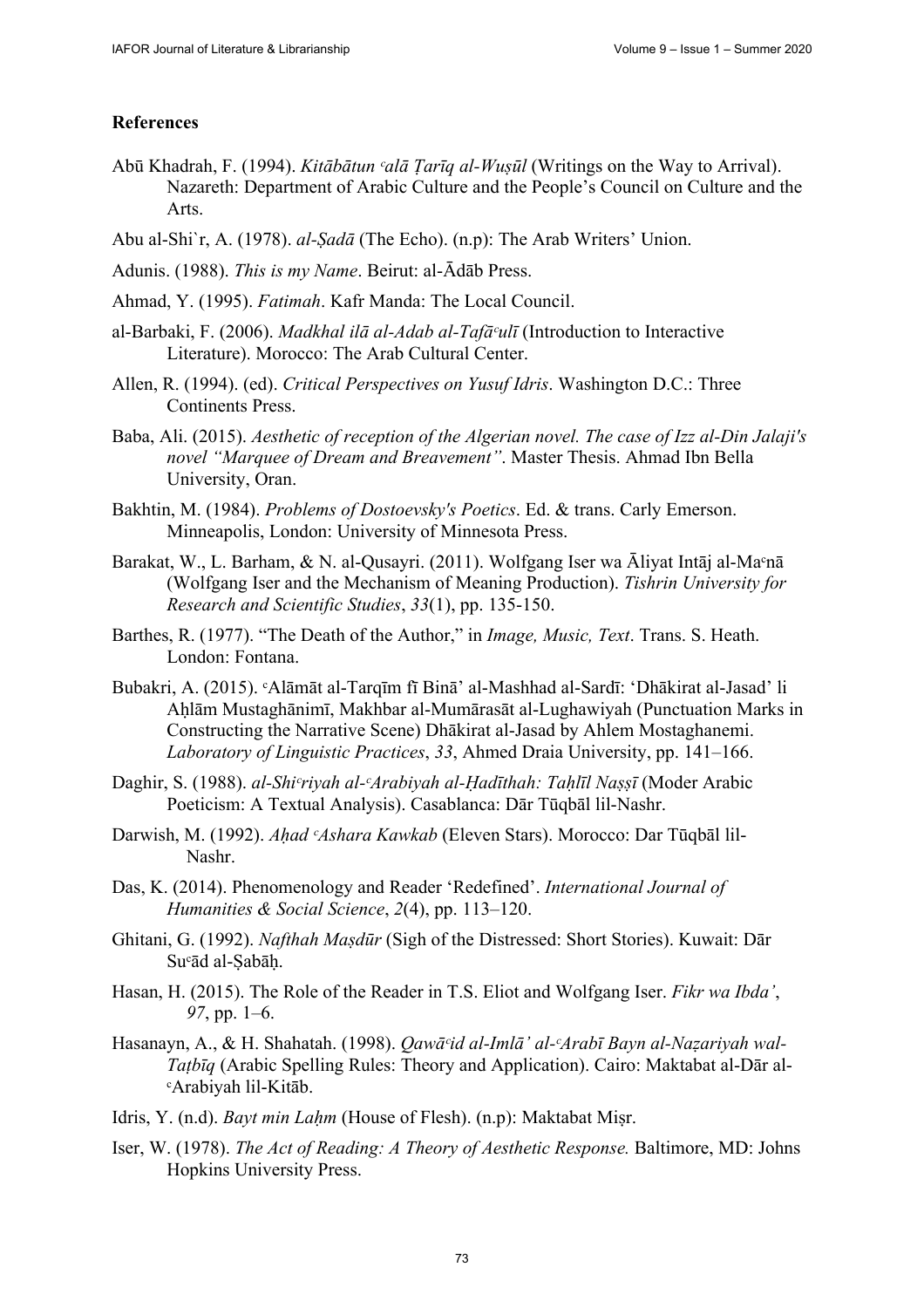- Ingarden, R. (1979). *The Literary Work of Art. An Investigation of the Borderlines of Ontology, Logic, and Theory of Language*. Evanston: Northwestern University Press.
- Iser, W. (1987). *The Act of Reading*. Translated into Arabic by Hamid Lahamdani and al-Jalali al-Kaddiyah as *Fiᶜl al-Qirā'ah*. Fes: Maktabat al-Manāhil.
- Iser, W. (2000). Do I write for an Audience?. *PMLA*, *115*(3), pp. 310–314.
- Iser, W. (2010). "Interaction between Text and Reader," in *The Norton Anthology of Theory and Criticism*, edited by Peter Simon. New York City: Norton and Company, Inc.
- Janabi, A. (1995). *Ḥayātu mā baᶜd al-yā'* (Life After Y). Paris: Manshūrāt Farādīs.
- Jauss, H. R. (1982). "Literary History as a Challenge to Literary Theory," in *Towardan Aesthetic of Reception*, trans. Timothy Bahti. Minneapolis: University of Minnesota Press.
- Khrais, S. (2017). Rereading 'A Rose for Emily' from the Perspective of Wolfgang Iser's Reader Response Theory. *International Journal of Comparative Literature & Translation Studies (IJCLTS)*, *5*(3), pp. 28–31.
- Levinson, J. (1985). Titles. *The Journal of Aesthetics and Art Criticism*, *44*(1), pp. 29–39.
- Muhammad, B. (2015). *Jamāliyat Talaqqī al-Riwāyah al-Jazā'iriyah: Riwāyat 'Surādiq al-Ḥulm wal-Fajīᶜah' li ᶜIzz al-Dīn Jalāwijī Unmūdhajan* (The Aesthetics of the Reception of the Algerian Novel: The Novel *Surādiq al-Ḥulm wal-Fajīᶜah* by Izz al-Din Jalawiji as a Model. Master Thesis. Ahmed Ben Bella University of Oran.
- Mustafa, A. (2015). *Antikhrīstūs*. (n.p): ᶜAṣr al-Kutub.
- Preis, E. (1990). Not such a happy ending: The ideology of the open ending. *Journal of Film and Video*, *42*(3), pp. 18–23.
- Qaᶜw*ā*r, J. (1994). *Grieve Not*. Nazareth: al-Mawaqib Association.
- Nolte, P. (2012). One text, many stories: The (ir)relevance of reader response criticism for apocryphal literature in the Septuagint. *HTS /Theological Studies*, *68*(1), pp. 1-10.
- Rimmon-Kenan, Sh. (1984). *Narrative Fiction: Contemporary Poetics*. Translated into Hebrew by Hana Herzig. TelAviv: Sifriyat Poalim.
- Said, M. (1997). *Ahmad and Mordechai*. (n.p): Mu'assasat al-Mawākib.
- Sharafi, A. (2007.) *Min Falsafāt al-Ta'wīl ilā Naẓariyāt al-Qirā'ah: Dirāsah Taḥlīliyah Naqdiyah fī al-Naẓariyāt al-Gharbiyah al-Ḥadīthah* (From Philosophies of Interpretation to Theories of Reading: A Critical Analytical Study of Modern Western Theories). Algiers: Dār al-ᶜArabiyah lil-ᶜUlūm.
- Sayyāb, B. (1997). *The Dīwān of Badr Shakir As-Sayyāb*. Beirut: al-ᶜAwda press.
- Suruji, C. (2011). *Naẓariyat al-Istiqbāl fī al-Riwāyah al-ᶜArabiyah al-Ḥadīthah: Dirāsah Taṭbīqiyah fī Thulāthiyatayn li Naguib Maḥfūẓ wa Aḥlām Mustaghānimī* (Reception Theory in the Modern Arabic Novel: An Applied Study of Trilogies by Naguib Mahfouz and Ahlem Mostaghanemi). Baqa al-Gharbiyye: al-Qasemi Academy of Language and Literature.
- Taha, I. (1996). Niẓām al-Tafjiyah wa Ḥiwāriyat al-Qirā'ah (The System of Gap-Creation and the Dialectic of Reading). *al-Karmal*, *14*, pp. 95–129.
- Taha, I. (1999). Openness and Closeness. Four Categories of Closurization in Modern Arabic Fiction. *Journal of Arabic and Islamic Studies*, *2*, pp. 1–23.